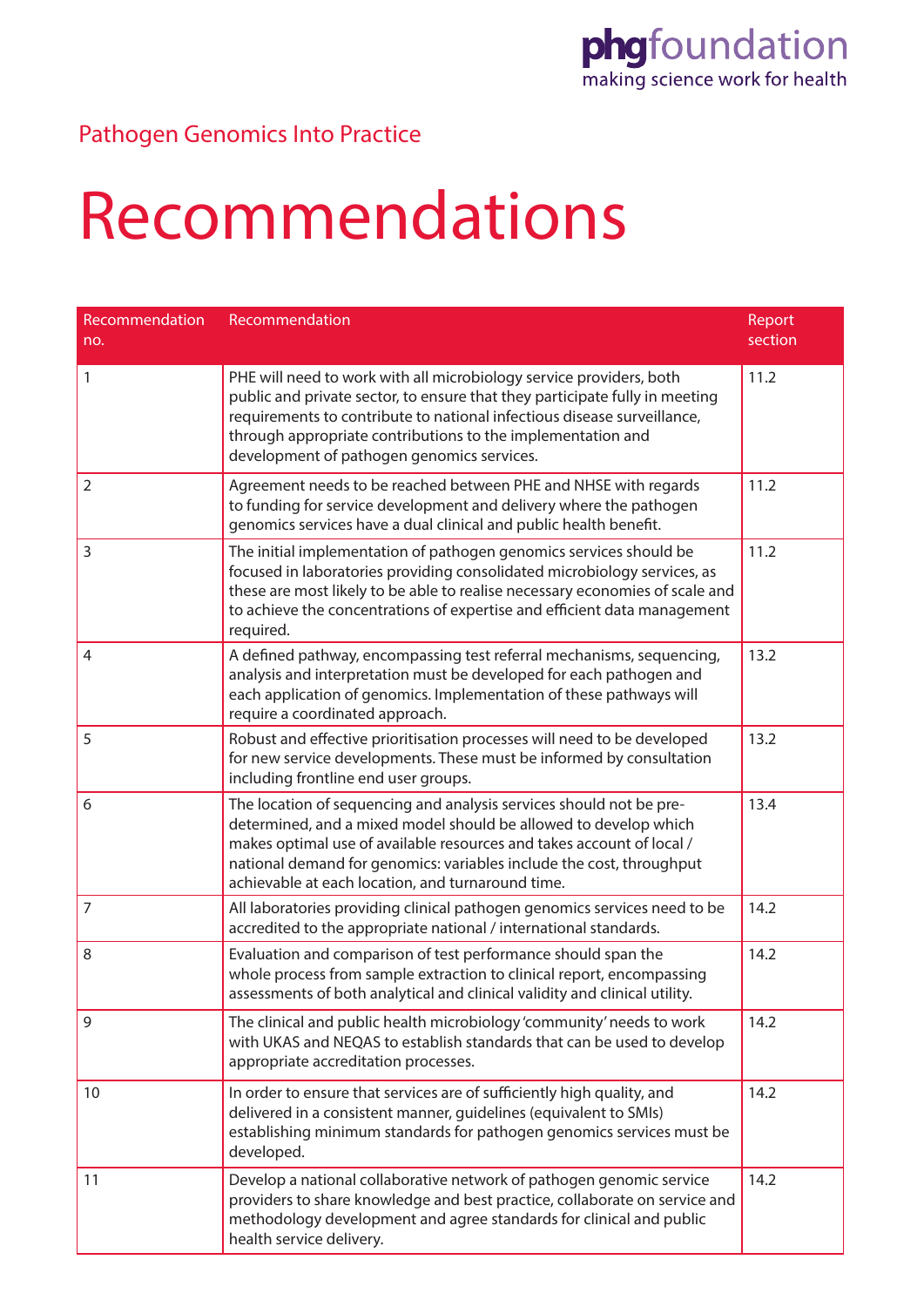| Recommendation<br>no. | Recommendation                                                                                                                                                                                                                                                                                                                                                                                                                                                                   | Report<br>section |
|-----------------------|----------------------------------------------------------------------------------------------------------------------------------------------------------------------------------------------------------------------------------------------------------------------------------------------------------------------------------------------------------------------------------------------------------------------------------------------------------------------------------|-------------------|
| 12                    | Realisation of the strategic public health benefits of the implementation<br>of pathogen genomics services will require coordinated action amongst<br>providers and users to develop underpinning policies and procedures to<br>support co-operation and inter-operation of services. These efforts should<br>be led by Public Health England but be explicitly supported by all relevant<br>health service and policy making organisations.                                     | 14.3              |
| 13                    | Criteria must be established to decide under what circumstances<br>sequenced pathogen isolates (or related clinical materials) must be stored<br>for future public health use, timescales for any storage requirements and<br>sources of funding to ensure sustainability of any sample archives created.                                                                                                                                                                        | 14.3              |
| 14                    | Additional investment will be required, above that envisaged for the<br>development of individual pathogen genomics services, to build the<br>infrastructure and capacity required to realise the broader and longer term<br>public health benefits of the implementation of pathogen genomics for<br>disease surveillance, treatment and prevention.                                                                                                                            | 14.3              |
| 15                    | Existing links between the infectious disease aspects of animal and human<br>health services should be exploited and strengthened to ensure that<br>synergies in the developments of their genomics programmes are realised<br>and a 'One Health' approach to managing infectious disease threats can be<br>developed where appropriate.                                                                                                                                         | 14.4              |
| 16                    | Organisations leading on the development and delivery of pathogen<br>genomics in the UK should work with and show leadership within<br>transnational organisations and specific international genomics<br>focused initiatives to ensure that best practice is shared and sufficiently<br>standardised, or at least interoperable datasets are developed and<br>regulatory barriers to effective genomic and metadata exchange are<br>addressed.                                  | 14.4              |
| 17                    | When considering data release to a publicly accessible database,<br>stakeholders should adopt proportionate safeguards that balance the<br>need to protect the interests of data subjects, particularly relating to<br>privacy and confidentiality, against the likely benefits of proceeding with<br>data sharing.                                                                                                                                                              | 15.6              |
| 18                    | Raw genomic data and minimal metadata ought to be shared as widely<br>as possible (following appropriate QC and assuming public release is<br>approved) preferably through public data repositories to ensure long term<br>sustainability.                                                                                                                                                                                                                                       | 15.6              |
| 19                    | Criteria for defining what minimal data sets are appropriate for release to<br>publicly accessible databases should be developed, with risk assessments<br>being undertaken to identify in particular which elements of metadata<br>can be released publicly for each pathogen. PHE (and their Office of Data<br>Release) would be best placed to deliver on this, along with NHS input.                                                                                         | 15.6              |
| 20                    | It must be mandatory for all providers of NHS or PHE pathogen genomic<br>investigations to make sequence data and all other necessary clinical and<br>epidemiological data available for use by legitimate NHS healthcare and<br>public health professionals within agreed timeframes, for the purpose of<br>delivering their stipulated functions. A mandate needs to be implemented<br>urgently to prevent data that is currently being generated from being lost<br>in silos. | 15.8              |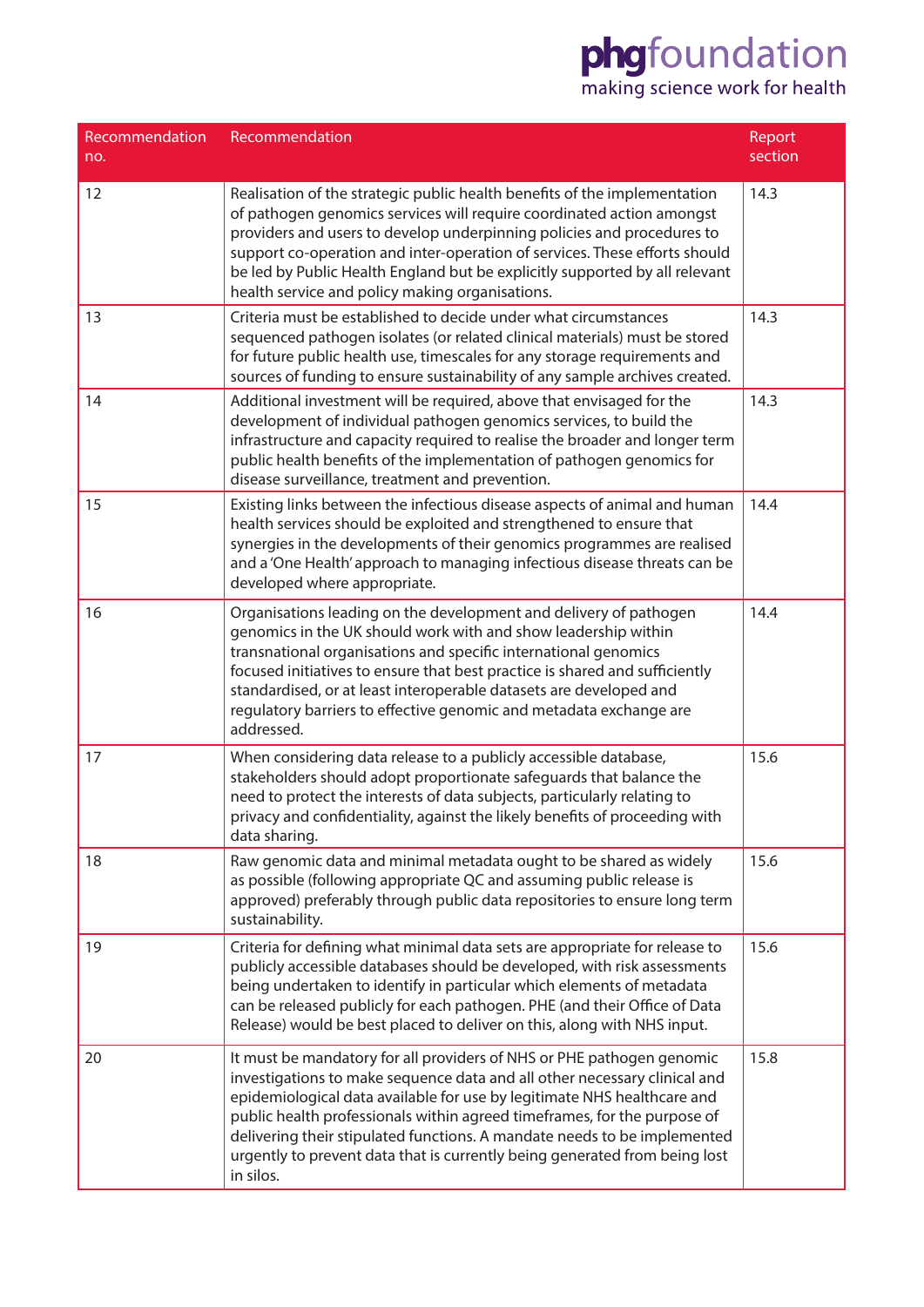| Recommendation<br>no. | Recommendation                                                                                                                                                                                                                                                                                                                                                                                                                                                                                                                                             | Report<br>section |
|-----------------------|------------------------------------------------------------------------------------------------------------------------------------------------------------------------------------------------------------------------------------------------------------------------------------------------------------------------------------------------------------------------------------------------------------------------------------------------------------------------------------------------------------------------------------------------------------|-------------------|
| 21                    | The benefits of data collation and risks of not aggregating data should<br>be articulated to those being mandated to submit data. A feedback or<br>reward strategy should be developed to gain longer term accord with and<br>practical support for a data sharing mandate, and investment made in<br>adequate infrastructure to enable data deposition at the practical level.                                                                                                                                                                            | 15.8              |
| 22                    | All pathogen genomic data and associated metadata required by<br>healthcare and public health professionals to maximise the effectiveness<br>of their management of infectious disease in individual patients and<br>populations should be submitted to the designated database without<br>delay.                                                                                                                                                                                                                                                          | 15.10             |
| 23                    | Where data release into the public domain is envisaged / considered, a<br>strategy for the timing of genomic data and limited metadata release<br>that takes into account a balance between the need to serve wider public<br>health benefit and the rights of individuals and organisations, should be<br>devised. Provision should be made for access by researchers, companies,<br>and healthcare and public health professionals outside the UK.                                                                                                       | 15.10             |
| 24                    | A public health authority such as PHE should be responsible for the<br>collation and storage of all genomic data and metadata for the purposes<br>of clinical and public health service delivery, and to support the<br>development of new clinical and public health applications of genomics<br>in the early stages of implementation until solutions can be developed<br>in collaboration with databases such as ENA to provide access to the<br>necessary storage and expertise to build and maintain an optimal sharing<br>system in the longer term. | 15.14             |
| 25                    | Accessible interfaces or software tools must be developed that meet<br>the needs of clinical users by enabling straightforward access to the<br>information in genomic and metadata databases and to facilitate the<br>ability of legitimate users to perform analyses on underlying data.                                                                                                                                                                                                                                                                 | 16.2              |
| 26                    | Pathogen genomics service providers will need to invest in developing<br>and maintaining, or procuring remote access to, sufficient computational<br>capacity to enable their data analysis.                                                                                                                                                                                                                                                                                                                                                               | 16.3              |
| 27                    | PHE and HEE should continue to work together to ensure that<br>education and training are provided to support the development of the<br>bioinformatics workforce and the analytical and interpretive skills of<br>frontline users of pathogen genomics services.                                                                                                                                                                                                                                                                                           | 16.3              |
| 28                    | Additional investment to increase the availability of bioinformaticians<br>able to develop and deliver pathogen genome analytical services will be<br>required, at least in the short term, until analytical tools operable by the<br>existing laboratory and clinical workforce are developed.                                                                                                                                                                                                                                                            | 16.4              |
| 29                    | A PHE led strategy for the organisation of access to computational<br>infrastructure and bioinformatics expertise will be required to ensure<br>access to genome analysis services is not an impediment to the<br>implementation of genomics services.                                                                                                                                                                                                                                                                                                     | 16.4              |